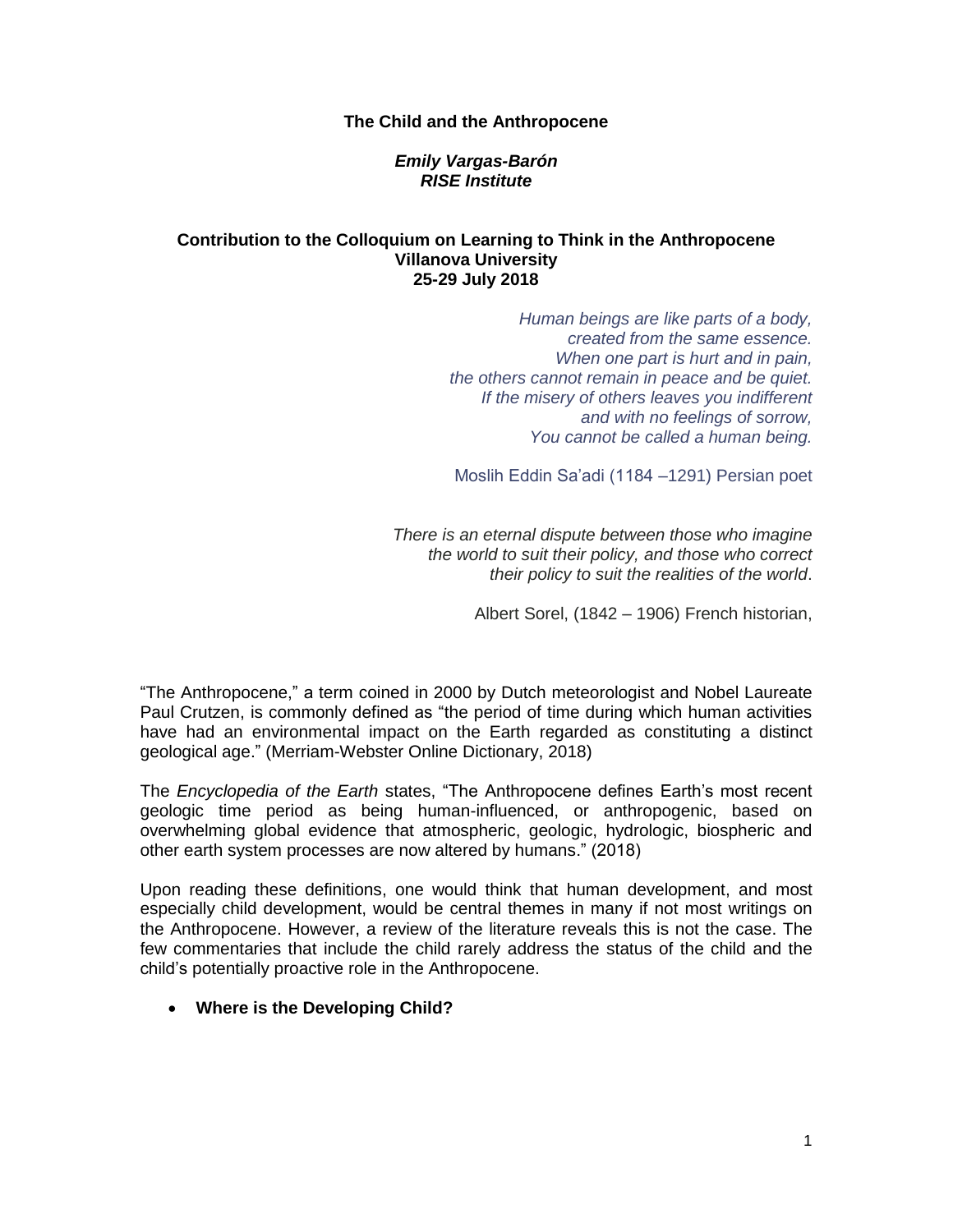

The World Economic Forum presented the graphic above that featured the young child. However, research and philosophical tracts on the Anthropocene have not focused on the child, as this artist would imply. Rather, they have mainly addressed geological, biological, environmental, spiritual, and quite fanciful topics. The operative half of the geological Anthropocene coin, "the human dimension," has seldom been explored in any depth. And yet, the human is the fundamental "actor" causing major alterations of the air, land, and ocean!

**Epistemologically, it is impossible to discuss the Anthropocene without beginning with the progenitor of change: the human being. And one cannot discuss humanity without beginning with the child!** 

Essentially, the child is at the center:

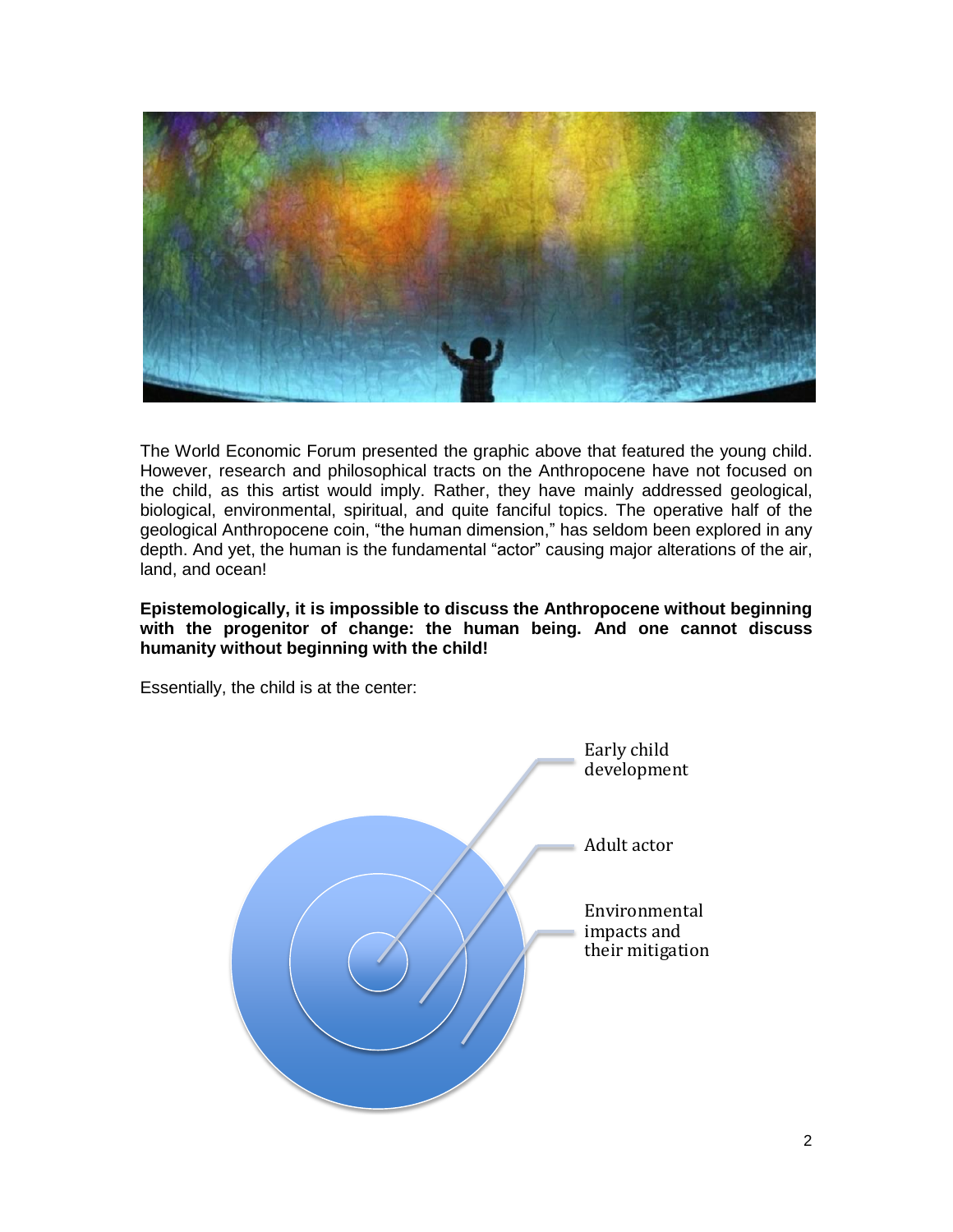The child is rarely addressed in writings on the Anthropocene even though much research and several meta-analyses have revealed that without a good foundation of nurturing care and development in early childhood, specifically from preconception to 36 months of age, children will not develop well in life, learn how to learn, become skilled citizens, contribute positively to community and national economic systems, and ultimately, to the global economy (Heckman, 2006; Gertler et al, 2014).

# **Attention given to the child in the Anthropocene**

A small literature does exist on the child within the Anthropocene. It mainly addresses the impact of the Anthropocene on the child, and to some extent, the agency of the child (Malone, 2018). Others tackle the how children in the Anthropocene might remold the world and lead the coming generations or be so remolded by new biological realities that they become something else – perhaps the child of science fiction (Sheldon, 2016). Others discuss parenting in the Anthropocene – or whether or not to parent at all (Spett, 2017). Some writings are totally fanciful, such as the description of a futuristic videogame, supposedly for children, but strange in the extreme (Gordon, 2017).

In an inter-generational manner, some writings focus on the normative and ethical requirements of humanity, given geological changes that are occurring and the imperative of planning and collaborating together -- not as warring and competitive states but rather as a "single, total functioning system" for the wellbeing of our planet (Hamilton, 2017, p. 34).

Ultimately humanity, and basically our children and grandchildren, who are living in highly diverse circumstances, will be responsible for overcoming the depredations of our planetary environment, achieving ecological preservation, and initiating creative responses essential for effective planetary stewardship. For this, we shall need competent, innovative, dedicated, flexible and above all, well-educated children who will have the agency and capacity for exerting courageous leadership and working in teams.

Most readers will worry about how warring and competing nation states and significantly different ethnic groups will find a way to get along. I worry much more about how humanity will rear our next generation of children who must truly become citizens and stewards of the world and inventive and competent leaders. How will we ensure they gain the strength, endurance, intelligence and abilities to create the earth-saving systems that are so urgently needed?

# **The Global Crisis of Children**

As human and ecological tragedies are increasingly occurring in all world regions caused by uncontrolled and perhaps largely uncontrollable "forces of nature," we are also facing a global crisis regarding the developmental status of our children in most if not all countries.

The recent Lancet series on early childhood development, *Advancing Early Childhood Development: From Science to Scale*, revealed the extent of the need for improving child development.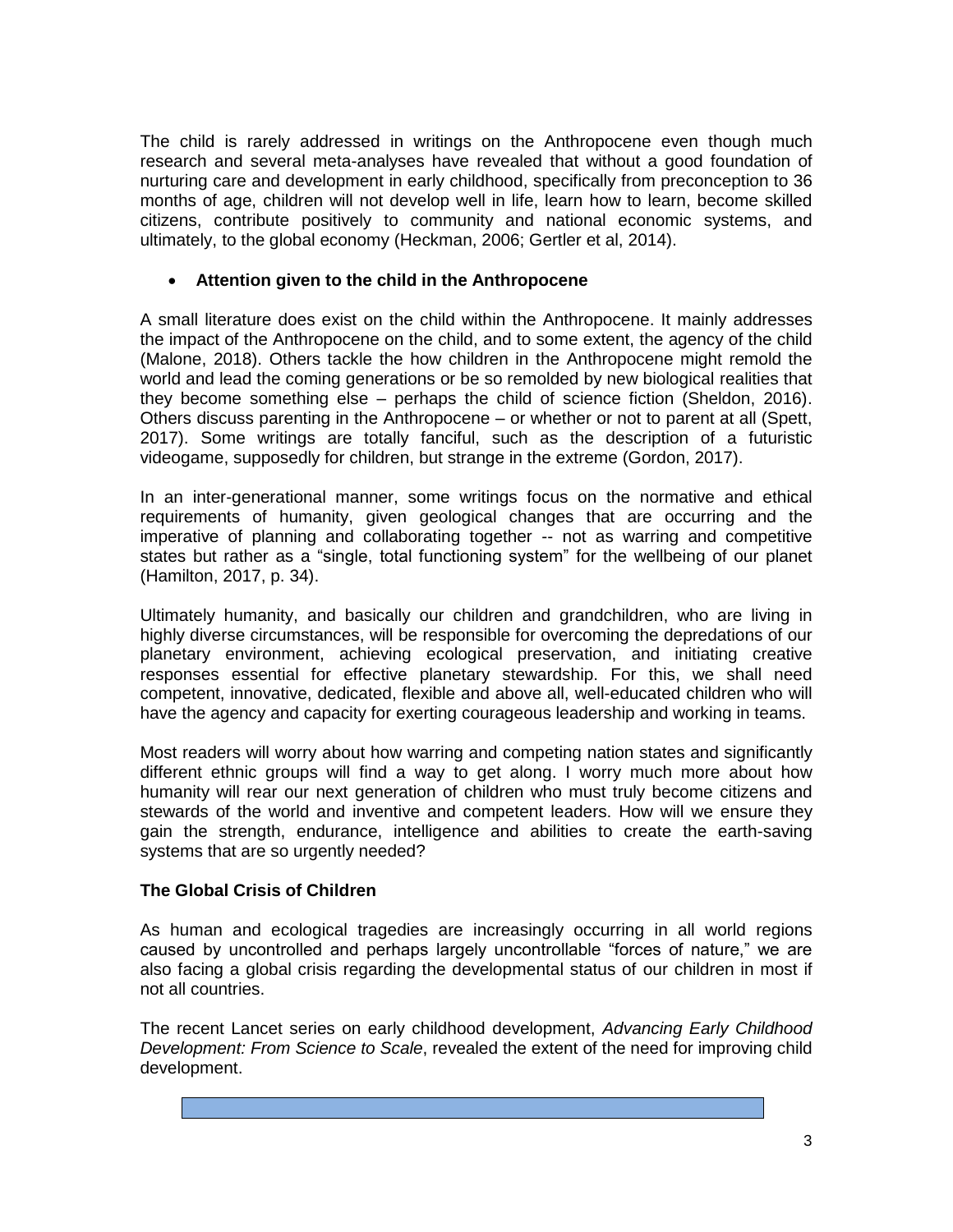# **The Global Crisis of Children**

"New estimates, based on proxy measures of stunting and poverty, indicate that 250 million children (43%) younger than 5 years in lowincome and middle-income countries are at risk of not reaching their developmental potential. There is therefore an urgent need to increase multisectoral coverage of quality programming that incorporates health, nutrition, security and safety, responsive caregiving, and early learning. Equitable early childhood policies and programmes are crucial for meeting Sustainable Development Goals, and for children to develop the intellectual skills, creativity, and wellbeing required to become healthy and productive adults" (Black et al, 2017).

The rate of 43% of children who "are at risk of not reaching their developmental potential" due to stunting and moderate to severe poverty is exceedingly high. Most of these children who are living in 141 lower- and middle-income countries (LMIC) have high levels of developmental delay and disability (Lu, Black & Richter, 2016; Maulik & Darmstadt, 2007). From experience, I have found that in some LMIC with exceedingly high levels of poverty, over 55% of newborns are estimated to be at significant risk of becoming limited in their ability to think, plan and function adequately in society. No national economy would be able to advance well and at the same time deal with the many stresses and challenges of the Anthropocene with high levels of young children with delays and disabilities who will become unproductive adults and a burden to others in society.

Apart from genetic disorders, many of these children would have developed in a typical manner had they not been affected by severe poverty, malnutrition, natural disasters, war, migration, pollution and pestilence.

Most children in LMIC are born with adequate developmental status; however, within a period of nine to twelve months, many of them begin to fall rapidly behind in their development due to stunting, a lack of iron, iodine and other micronutrients, inadequate stimulation and care giving, a lack of basic primary health services, and chronic ill health.

> *If survival depended solely on the triumph of the strong, then the species would perish. So the real reason for survival, the principle factor in the "struggle of existence," is the love of adults for their young.*

> > Maria Montessori, (1870-1952) Italian preschool educator

Abundant research in the fields of neuroscience and child development has revealed that Maria Montessori was profoundly correct. Parent-child bonding and good nurturing care given by parents and other caregivers is essential for good child development (World Health Organization, et al, 2018).

Children with developmental delays are slow learners and are greatly hampered in their ability to adapt and cope with change, and most especially to the types of life-threatening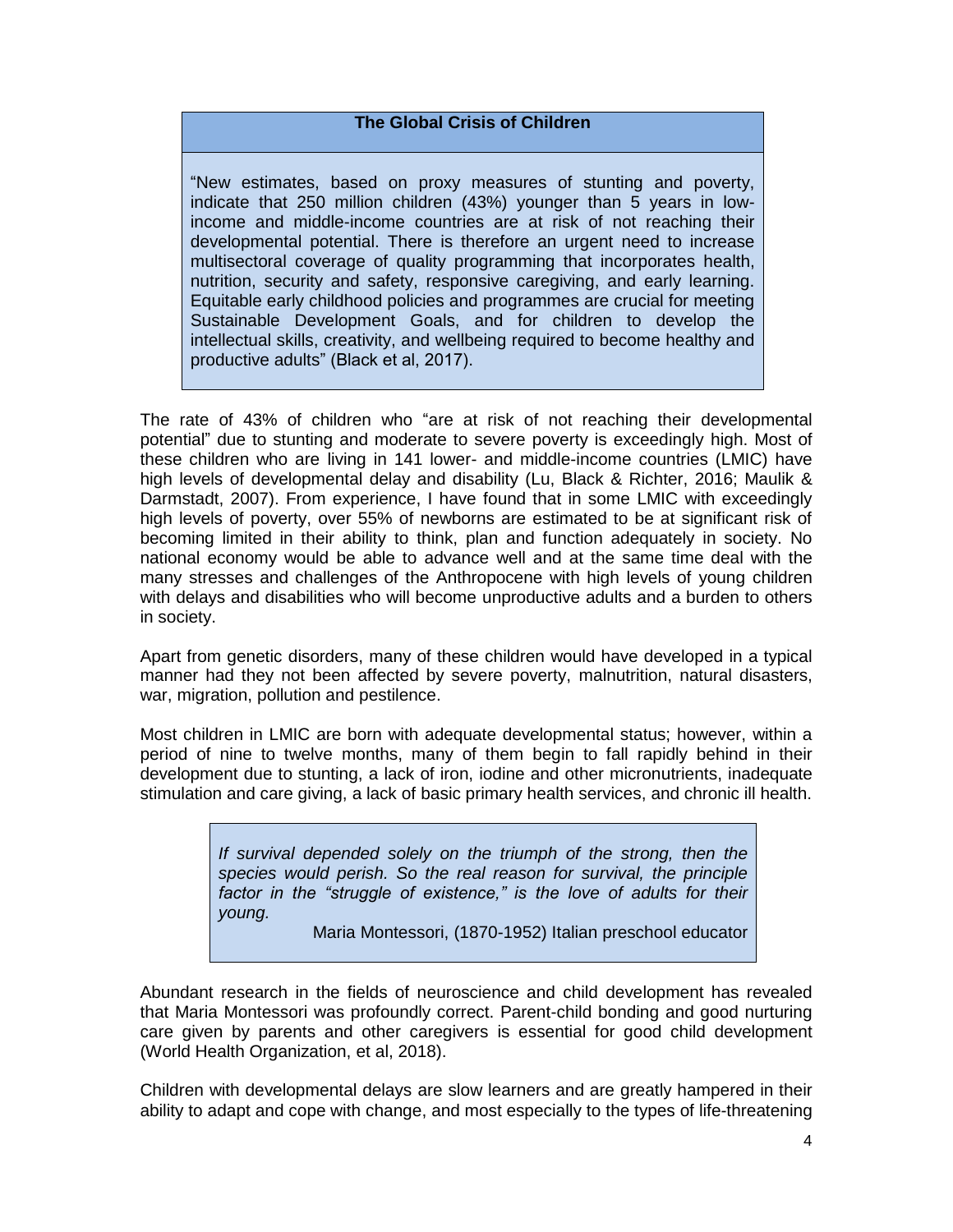changes that are expected to occur, intensify and increase further in the Anthropocene. They will be unlikely to be able to design creative solutions to major problems and challenges. These children rarely have "agency," and they usually become a burden and a high cost to society over time. In primary school, they enter later than the expected age, have poor attendance records, repeat grades, have low achievement, and often drop out altogether between the second and fourth grades. Very few low-performing students are able to transition to and graduate from secondary school. Most are functionally illiterate and they lack numeracy skills. In addition, developmental delays are highly correlated with juvenile delinquency and later criminal behaviors.

To cope well with chronic and cyclical natural disasters, desertification and flood, war and community unrest, migration, refugees and internally displaced families, and rising tides of persons living in poverty, many of whom are rejected by ultra-nationalist groups, it will be essential reconsider national policies regarding investing in children. Now more than ever, nations must invest in improving the status of children and in improving the competencies of families who rear them. Countries must improve and expand essential services to prevent delays and to help parents empower themselves as competent caregivers.

The good news is that we know how to develop effective early childhood policies and programs for children and their families (Shonkoff & Phillips, 2000; Vargas-Barón, 2005, 2013, 2016; Nadeau, et al, 2011; Britto, Engle & Super, 2013). On the national programmatic level, although we have identified many of the essential principles, processes, infrastructures and activities for taking programs to scale, more research is needed (Vargas-Barón, 2009; Yoshikawa et al, 2018).

The bad news is that although we know well-prepared, evidence-based and comprehensive early childhood policies can bring about improved and expanded services for early childhood development and family functioning, the commitment and political will to provide sufficient financial and material resources and complete organizational infrastructures are not in place to enable taking effective early childhood programs to national scale, in upper-income countries to say nothing of lower- and middle-income nations.

# **Implications for the Anthropocene: the path forward**

To respond creatively and effectively to the challenges of the Anthropocene, special attention must be given to children and families living in LMIC and those living in marginalized and impoverished populations of high-income countries, including migrants, excluded groups such as Roma, and ethnic minority groups.

Expanded investments in multisectoral and integrated services for young children and their families are urgently needed to reverse cyclical family poverty, dysfunctional child rearing practices, pervasive malnutrition and chronic illnesses.

Under the global Sustainable Development Goal (SDG) for Education established in 2015, Target 4.2 for early childhood development states:

**Target 4.2**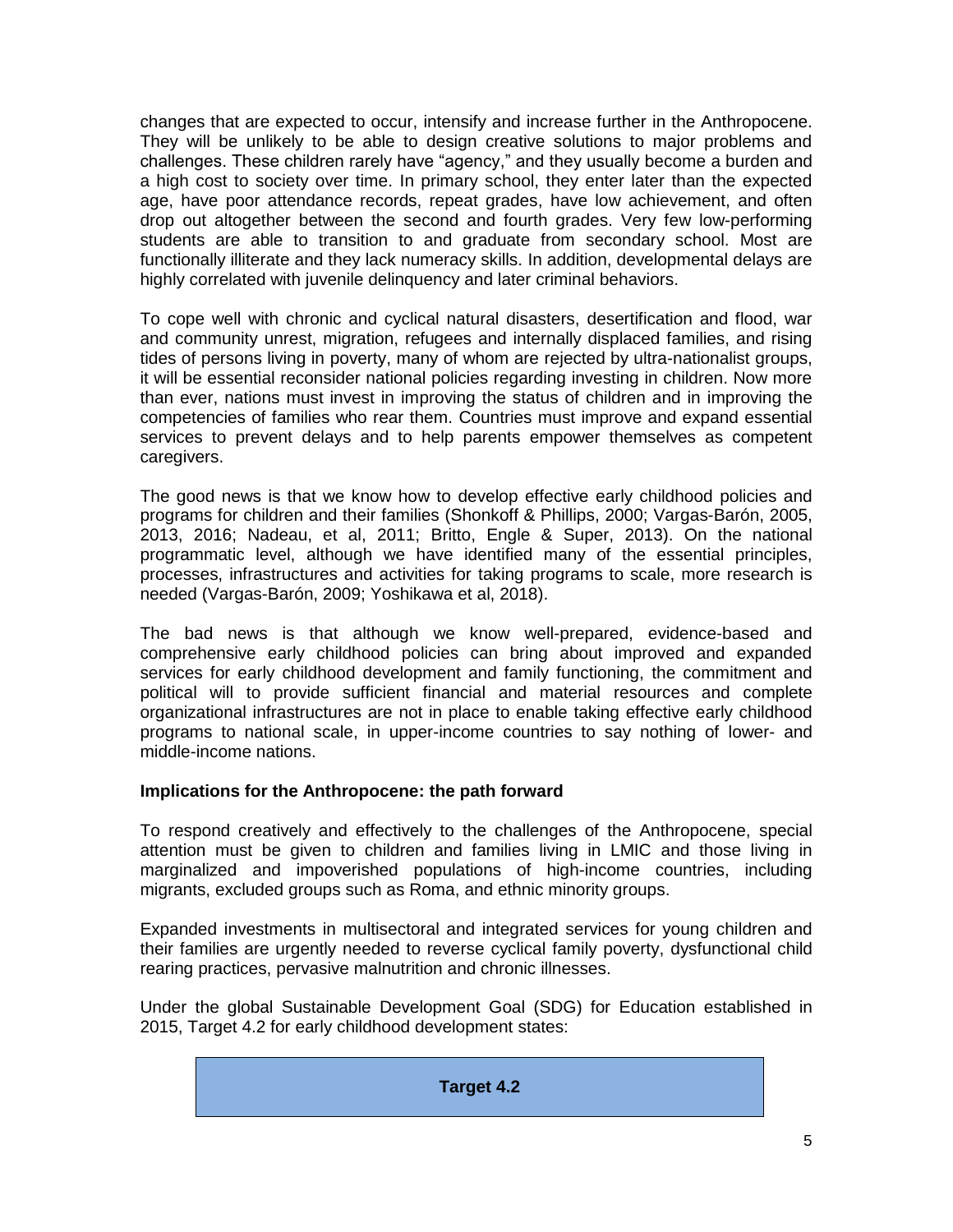*By 2030, ensure that all girls and boys have access to quality early childhood development, care and pre-primary education so that they are ready for primary education (United Nations, 2015).*

# **Indicator 4.2.1**

Proportion of children under 5 years of age who are developmentally on track in health, learning and psychosocial well-being, by sex (UNESCO Institute of Statistics, 2016)

Together, this SDG target and its indicator represent an important step forward because ALL children are to be included – not only those with typical levels of development. Early childhood development is to be measured in all nations to assess whether or not countries are developing their children well. In addition, child development is related strongly to future health, learning and psychosocial wellbeing.

Given the rapid pace of changes occurring during the Anthropocene, it may be too late to save the current generation of children growing up in LMIC and in depressed populations of highly populous upper-income countries. As soon as possible, it will be essential to target, identify, and serve children with at-risk situations, developmental delays and disabilities. Such services should include:

- Preconception and prenatal education and care to improve birth outcomes, reduce low birth weight, pre-term births and birth anomalies;
- Improved deliveries and neonatal screenings and services to identify and serve children with at-risk conditions, reversible micronutrient disorders, and children requiring neonatal intensive care;
- Universal and regular developmental screenings for infants and toddlers at least up to 36 months of age to find children with developmental delays, disabilities and behavioral and mental health needs at the earliest possible age and refer them to services for early childhood intervention;
- General "nurturing care" parenting programs for all families who do not meet eligibility criteria for early childhood intervention services but whose parents could profit from learning the most effective ways to rear their children well; and
- Inclusive initial and pre-primary education services for all children from 24 to 30 months of age to transition to inclusive primary school to ensue all children continue to achieve their full potential, do not fall back in their development, and are ready for achieving success in primary and secondary school.

Throughout early childhood, special attention should be given to promoting **c**reativity, innovation, critical thinking skills, and learning to learn. Exploratory, play-based and project-based learning should be featured, along with project activities focused on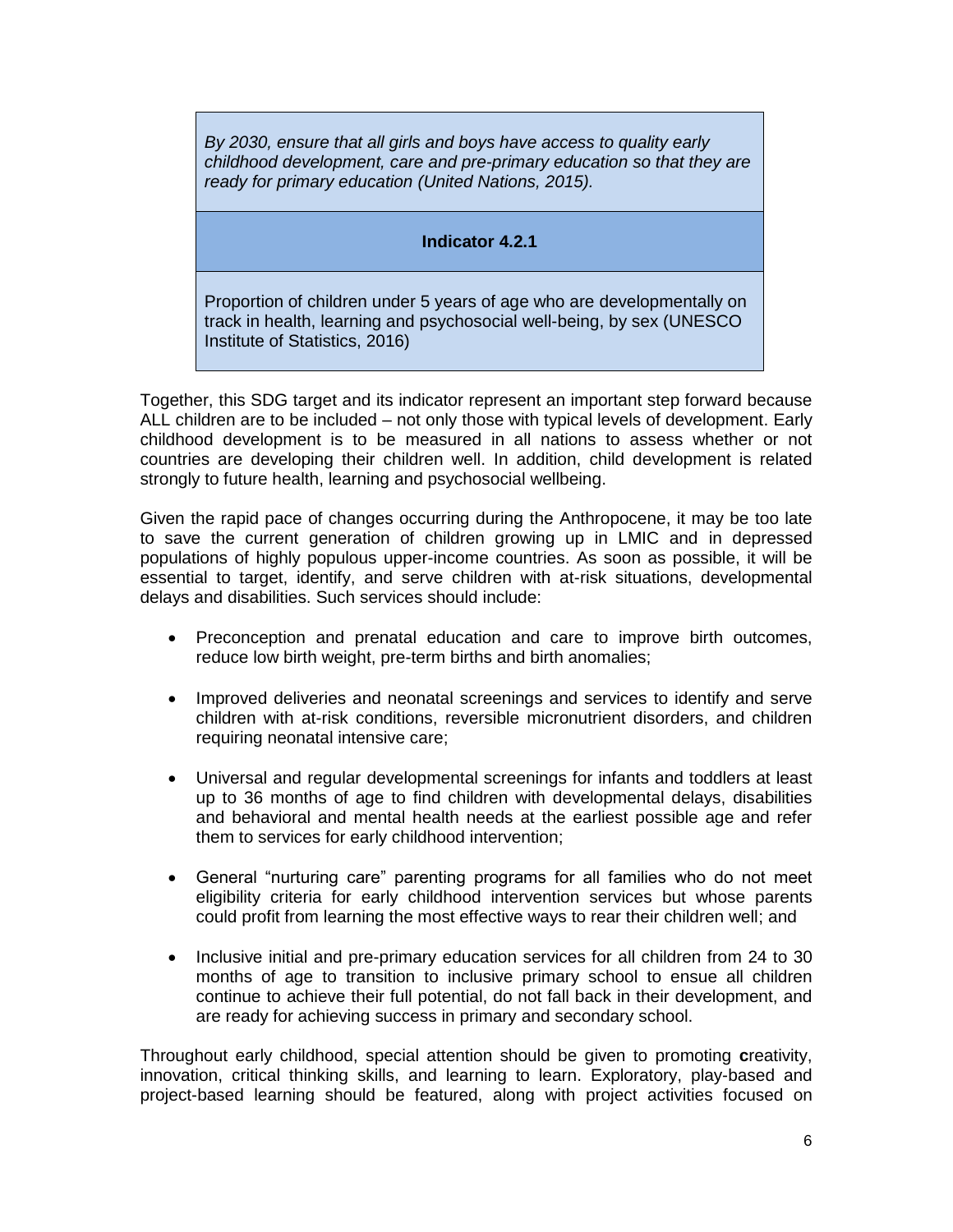problem solving and developing innovative approaches to environmental and social issues. Building positive values from the earliest months forward regarding diversity, equity, inter-personal relations, conflict prevention and resolution, and empathy for achieving peace will be essential.

Such high-quality learning environments must become generalized. Children become enthusiastically supportive of policy and programmatic efforts to prevent further environmental degradation. They build personal and group commitment for achieving an improved future. Ultimately, more children can become co-researchers, amazingly effective advocates for effective social and environmental policies, and ultimately they become articulate spokespeople for policy development and program implementation.

For this to happen, children must be enabled to achieve their full potential and allowed to become co-leaders in the transformation of the world.

If these initiatives were to be developed throughout the world, our little ones would not only become well developed as human beings, they would also save the oceans, restore the forests, reconstitute the aquifers, eliminate injurious carbon emissions, and end pollution.

If we do not make these changes in our policies and programs for children, then I must ask everyone: Who, who will save our planet?

> *If we are to teach real peace in this world, and if we are to carry on a real war against war, we shall have to begin with the children.* Mohandas K. Gandhi, (1869-1948) Indian philosopher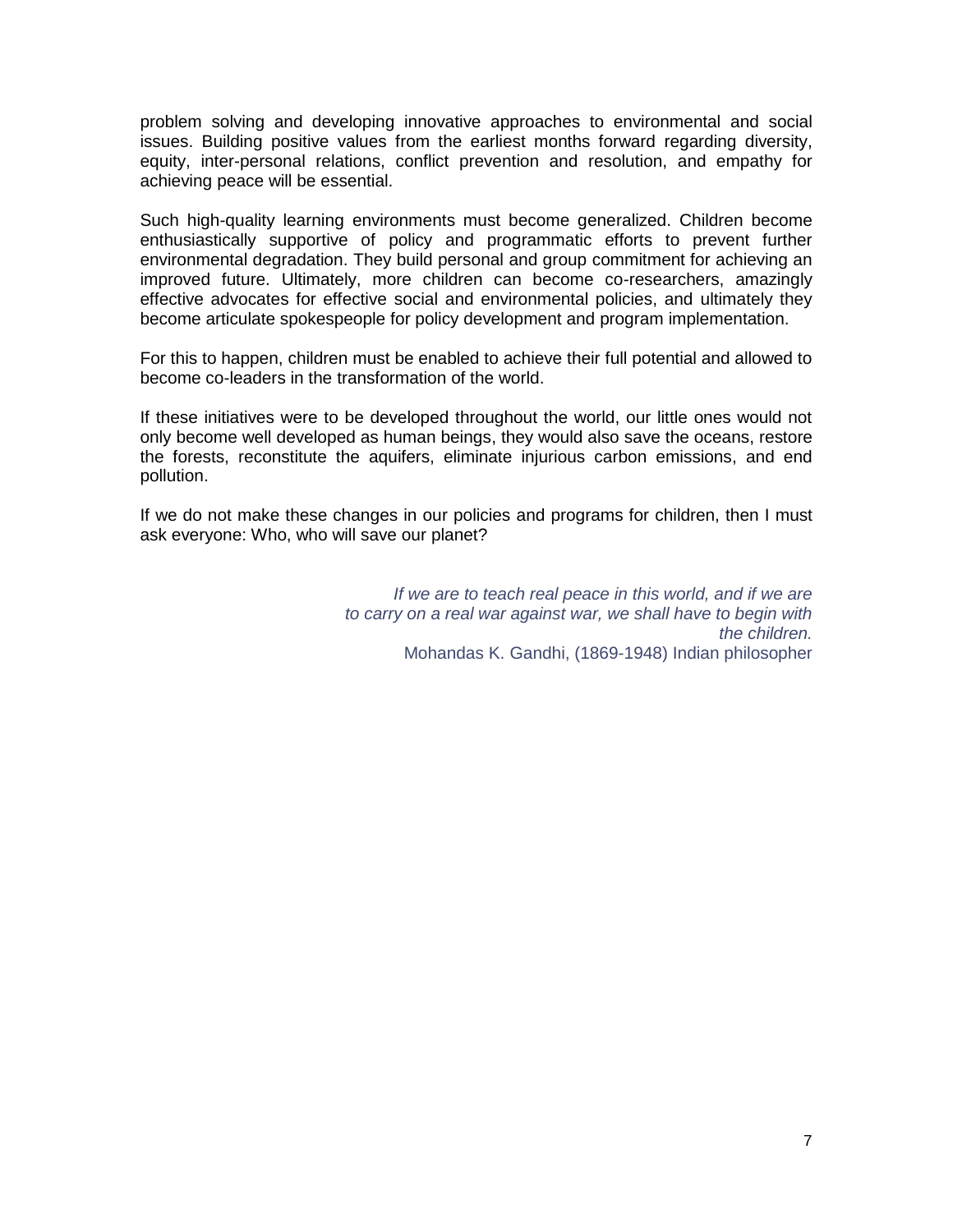# **Bibliography**

Black, M., Walker, S, Fernald, L., Anderson, C, DiGirolamo, A., Lu, C., McCoy, D., Fink, G., Shawar, Y., Shiffman, J., Devercelli, A., Wodon, Q., Vargas-Barón, E., Grantham-McGregor, S. (2017). Advancing Early Childhood Development: From Science to Scale. Early childhood development coming of age: science through the life course. *Lancet*  2017; 389: 77-90. http://dx.doi.org/10.1016/ S0140-6736(16)31389-7 <http://www.thelancet.com/series/ECD2016>

Britto, P. R., Engle, P. L., & Super, C. M. (2013). *Handbook of early childhood development research and its impact on global policy*. New York, NY: Oxford University Press and Society for Research in Child Development.

Gertler, P., Heckman, J., Pinto, R., et al. Labor market returns to an early childhood stimulation intervention in Jamaica. *Science*. 30 May 2014, Vol. 344, Issue 6187, pp. 998–1001. doi:10.1126/science.1251178.

Gordon, L. (4 October, 2017). Children of the Anthropocene: Future Unfolding. *Heterotopiaszine*.

http://www.heterotopiaszine.com/2017/10/04/children-anthropocene-future-unfolding/

Hamilton, C. (2017). *Defiant Earth: The Fate of Humans in the Anthropocene.*  Cambridge, UK: Polity Press.

Heckman, J. Skill formation and the economics of investing in disadvantaged children. *Science*. 30 June 2006, Vol. 312, Issue, 5782: pp. 1900–2.

Lu, C., Black, M., Richter, L. Risk of poor development in young children in low-income and middle-income countries: an estimation and analysis at the global, regional, and country level. *Lancet Glob Health*, 2016; published online Oct 4. http://dx.doi. org/10.1016/S2214-109X(16)30266-2.

Malone, K. (2018). *Children in the Anthropocene: Rethinking Sustainability and Child Friendliness in Cities*. Palgrave Studies on Children and Development. London, UK: Palgrave MacMillan UK doi.org.10.1057/978-1-137-43091-5\_4

Maulik, P.K., Darmstadt, G. Childhood disability in low- and middle-income countries: overview of screening, prevention, services, legislation, and epidemiology. *Pediatrics*. July 2007, Vol. 120 (Supplement 1), pp. S1–S55. www.pediatrics.org/cgi/doi/10.1542/peds.2007-0043B doi:10.1542/peds.2007-0043B

Naudeau, S., Kataoka, N., Valerio, A., Neuman, M. J., & Elder, L. K. (2011). *Investing in young children: An early childhood development guide for policy dialogue and project preparation.* Washington, DC: World Bank. Retrieved from <https://openknowledge.worldbank.org/handle/10986/2525>

Sheldon, R. (2016). *The Child to Come: Life after the Human Catastrophe*. Minneapolis, MN: University of Minnesota Press.

Shonkoff, J., & Phillips, D. (2000). *From neurons to neighborhoods: The science of early*